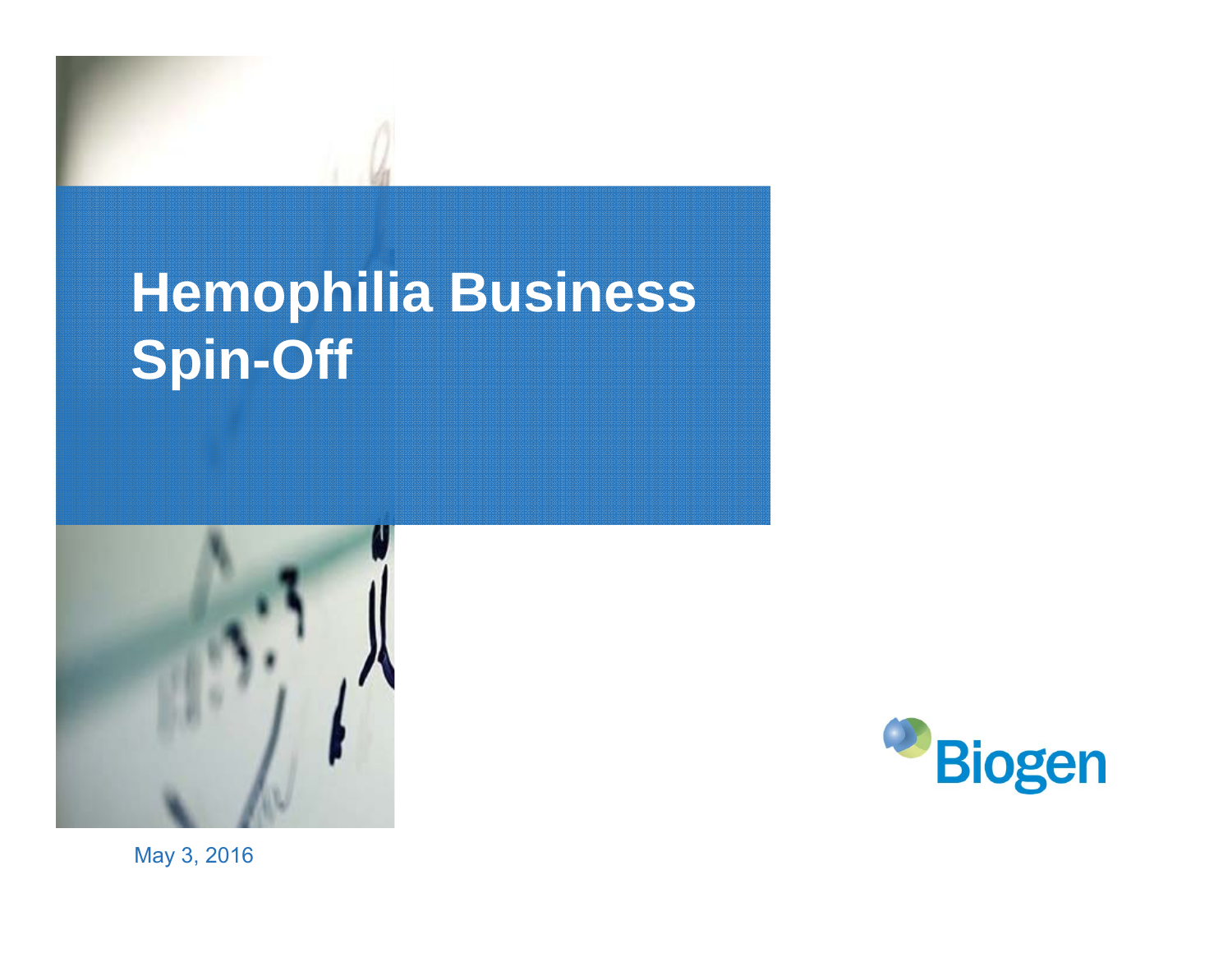## **Forward-Looking Statements**

This presentation contains forward-looking statements, including, without limitation, statements relating to the proposed spin-off of Biogen's hemophilia business, such as the completion and timing of the proposed spin-off, its anticipated benefits, its tax treatment, and expected business operations, plans, strategy, and capital structure for Biogen and the new publicly traded company following completion of the proposed spin-off. These forward-looking statements may be accompanied by such words as "anticipate," "believe," "could," "estimate," "expect," "forecast," "intend," "may," "plan," "potential," "project," "target," "will" and other words and terms of similar meaning. You should not place undue reliance on these statements.

These statements involve risks and uncertainties that could cause actual results to differ materially from those reflected in such statements, including, without limitation, risks that the proposed spin-off will be completed in <sup>a</sup> timely manner or at all; risks of failure to satisfy any conditions to the proposed spin-off; risks of failure of the proposed spin-off to qualify as <sup>a</sup> tax-free transaction for U.S. federal income tax purposes; uncertainty of whether the anticipated benefits of the spin-off can be achieved; risks associated with any disruption to Biogen's business due to execution of the proposed spin-off; risks associated with litigation that may arise as <sup>a</sup> result of the proposed spin-off; risks of unexpected costs or delays; and risks and uncertainties associated with the development and commercialization of products and product candidates that may impact or alter anticipated business plans, strategies, objectives, and capital structure. The foregoing sets forth many, but not all, of the factors that could cause actual results to differ from Biogen's expectations in any forward-looking statement. Investors should consider this cautionary statement, as well as the risk factors identified in Biogen's most recent annual or quarterly report and in other reports Biogen has filed with the Securities and Exchange Commission. These statements are based on Biogen's current beliefs and expectations and speak only as of the date of this presentation. Biogen does not undertake any obligation to publicly update any forward-looking statements, whether as <sup>a</sup> result of new information, future developments or otherwise.

Note regarding trademarks: ALPROLIX® and ELOCTATE® are registered trademarks of Biogen. Other trademarks referenced in this presentation are the property of their respective owners.

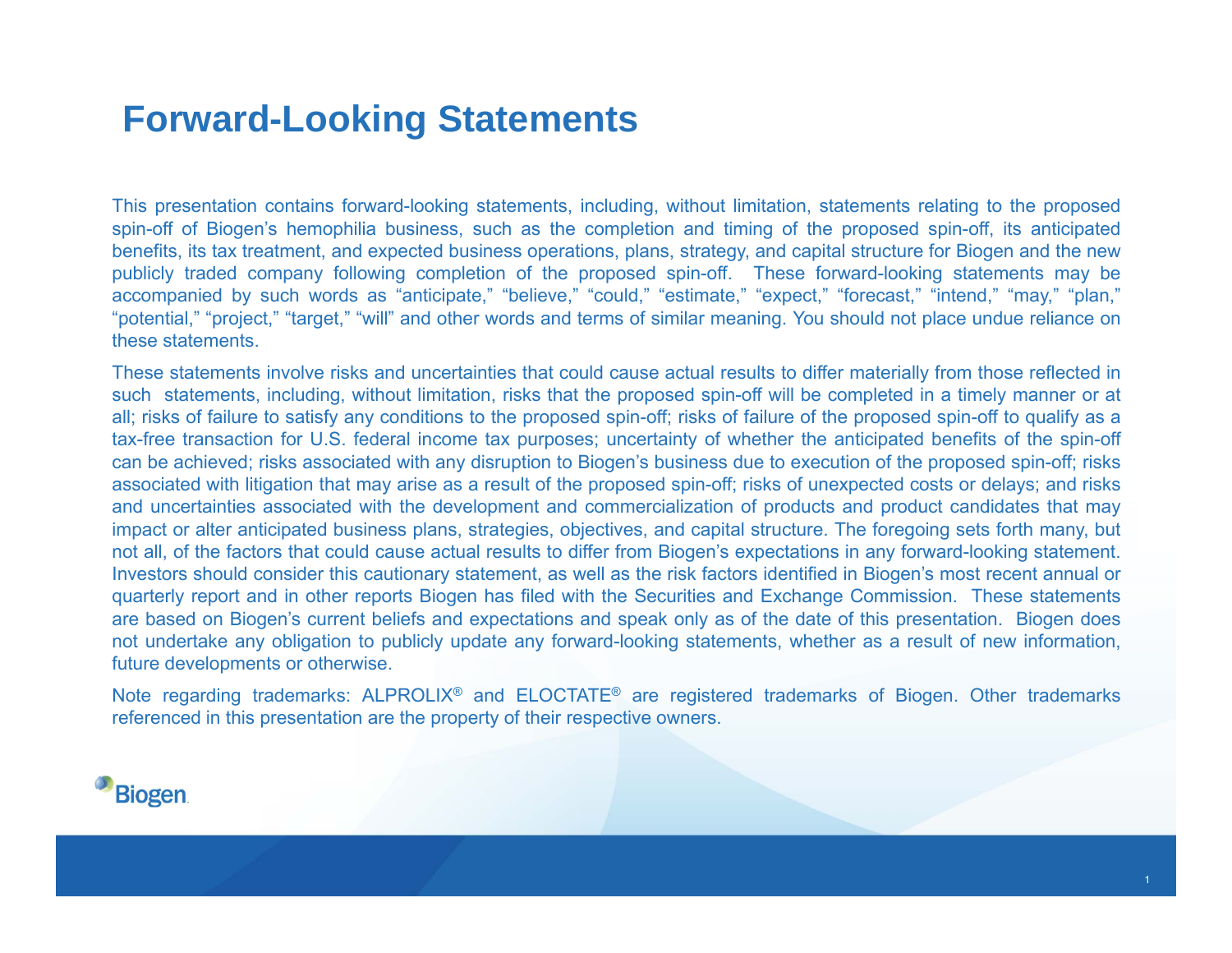## **Transformative Era for Biogen**

- Realize **full potential** by allowing each company to operate independently with **management teams dedicated to their respective and distinct disease areas**
	- $\Box$  Biogen will commit its energy and resources to the development of novel therapies for patients suffering from neurological and neurodegenerative diseases
	- $\Box$  The new company will dedicate its attention to commercializing ELOCTATE and ALPROLIX and developing the multiple exciting opportunities in its hemophilia portfolio

**Biogen** 



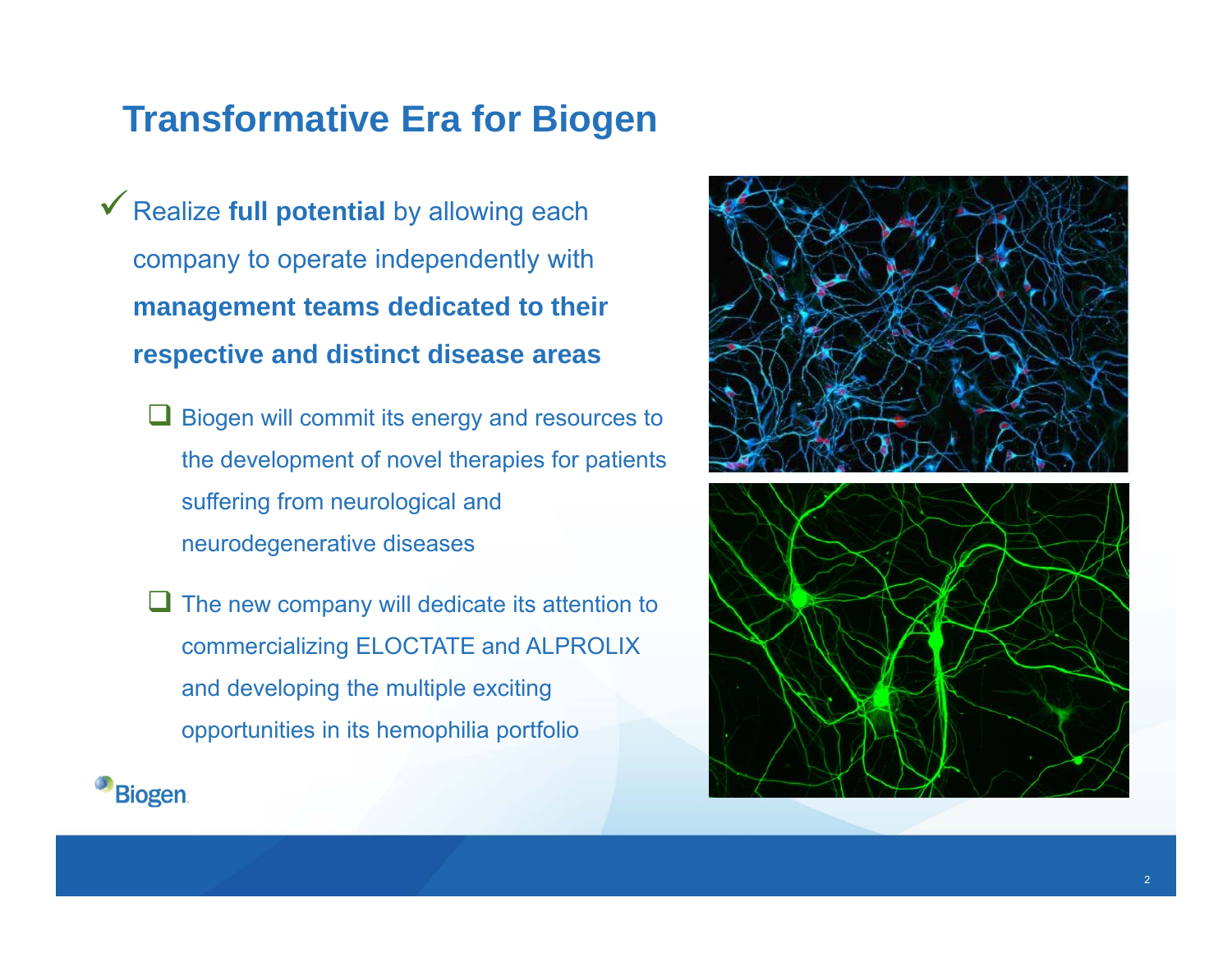## **Rationale for Proposed Separation**

#### **As a stand-alone business, a dedicated and talented management team will:**

- • Focus on strategic priorities specific to the hemophilia patient population and market
- • Allocate capital and resources to continue commercializing ELOCTATE and ALPROLIX and drive innovation and development of pipeline assets
- • Pursue enhanced value for patients, healthcare providers and other key stakeholders



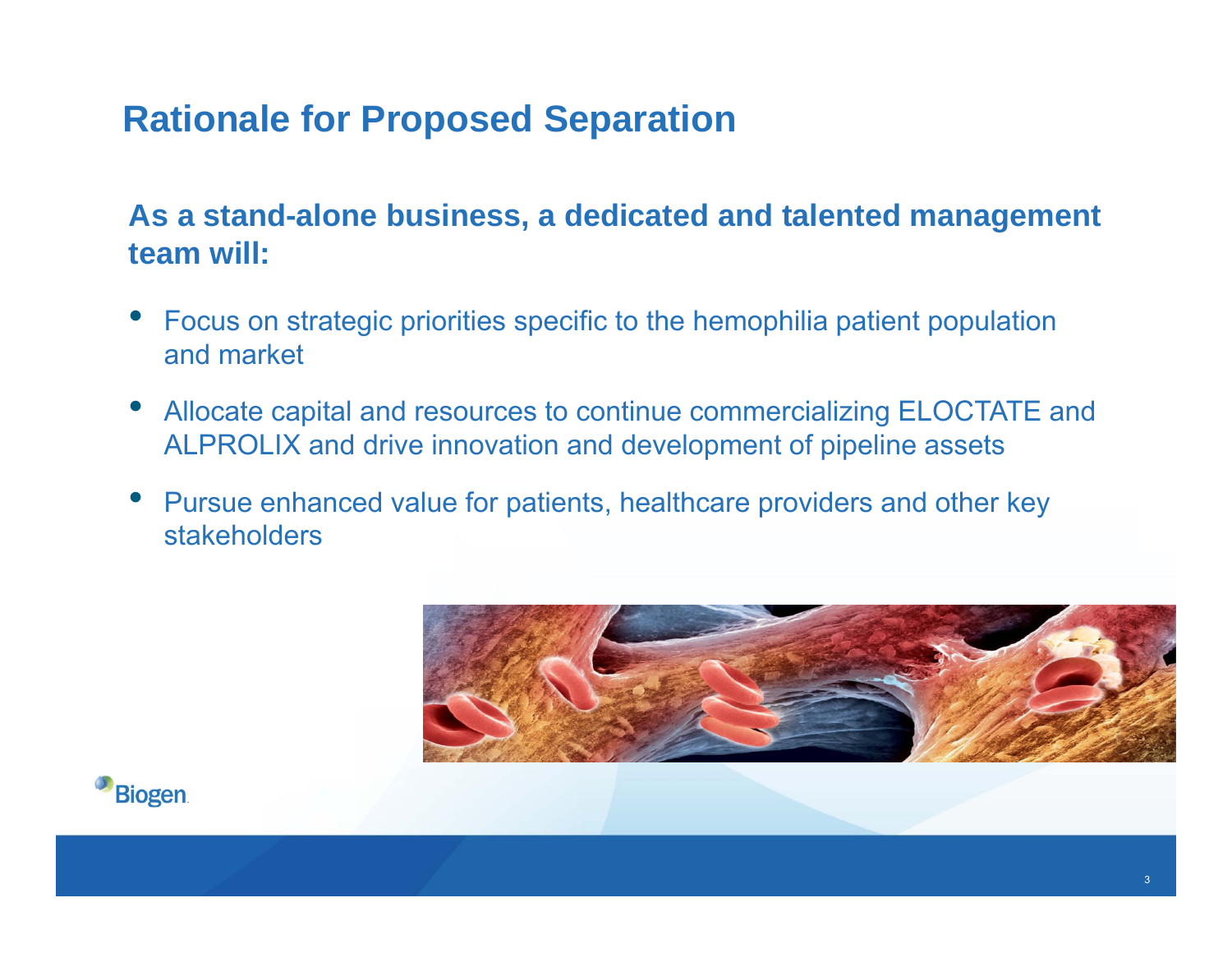## **Overview of New Hemophilia Company**

- • Focus on the discovery and development of therapies for the treatment of hemophilia
- • Continue to develop and commercialize ELOCTATE and ALPROLIX, indicated for the treatment of hemophilia A and B, respectively
- • Additional life-cycle management initiatives expected, including immune tolerance induction study with ELOCTATE
- • Pipeline to include additional longer acting therapies utilizing the XTEN technology that are designed to further prolong and improve protection from bleeding, preclinical bispecific antibodies, and lentivirus based gene therapies in both Hemophilia A and B
- • Intends to explore further business development opportunities







**Biogen**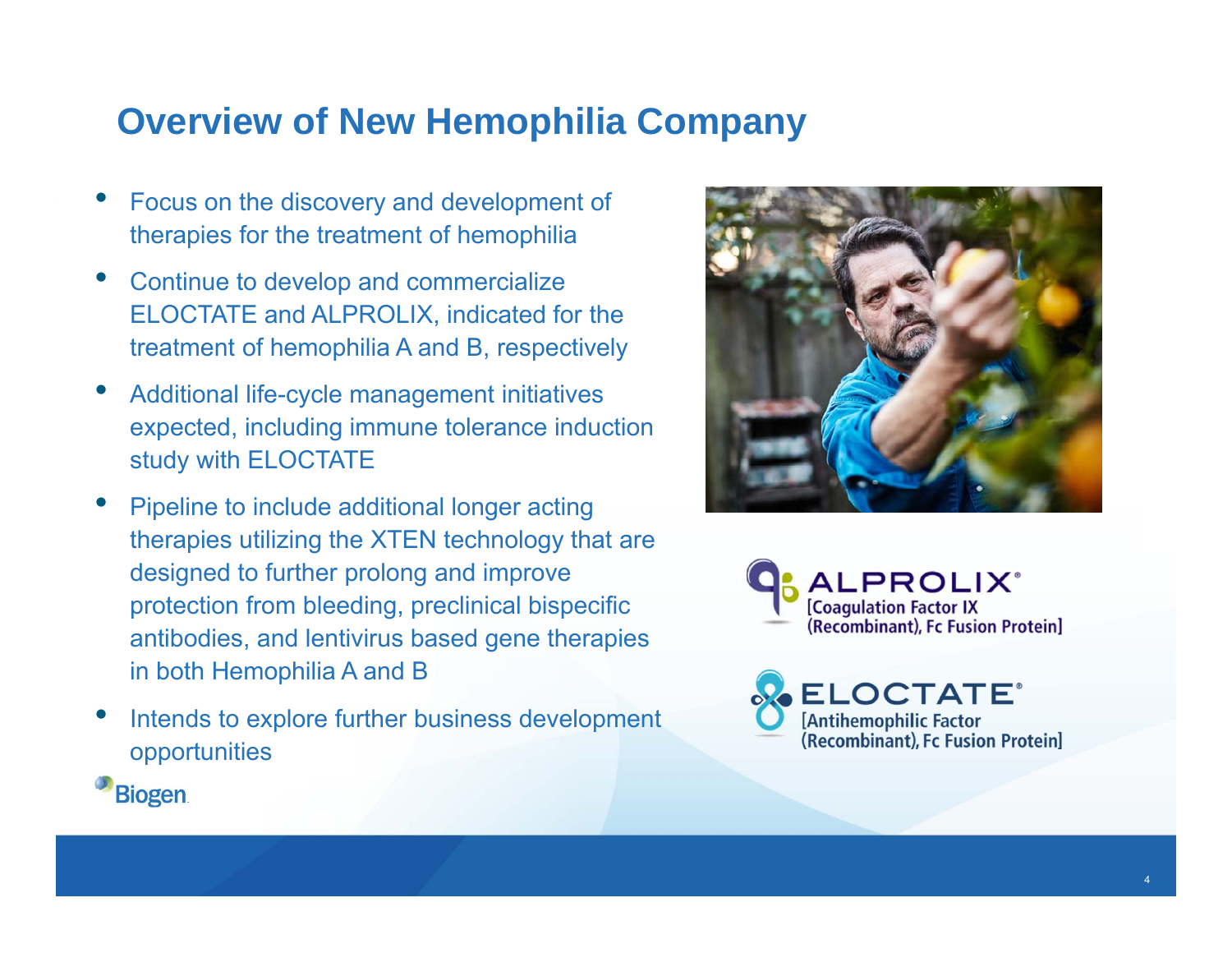## **Hemophilia: Significant Market Opportunity**



ALPROLIX is approved in the U.S., Canada, Japan, Australia, and New Zealand. Received positive CHMP opinion in the E.U.

ELOCTATE is approved in the U.S., Canada, Japan, Australia, and New Zealand. It is also approved in the E.U. under the trade name Elocta<br>Biogen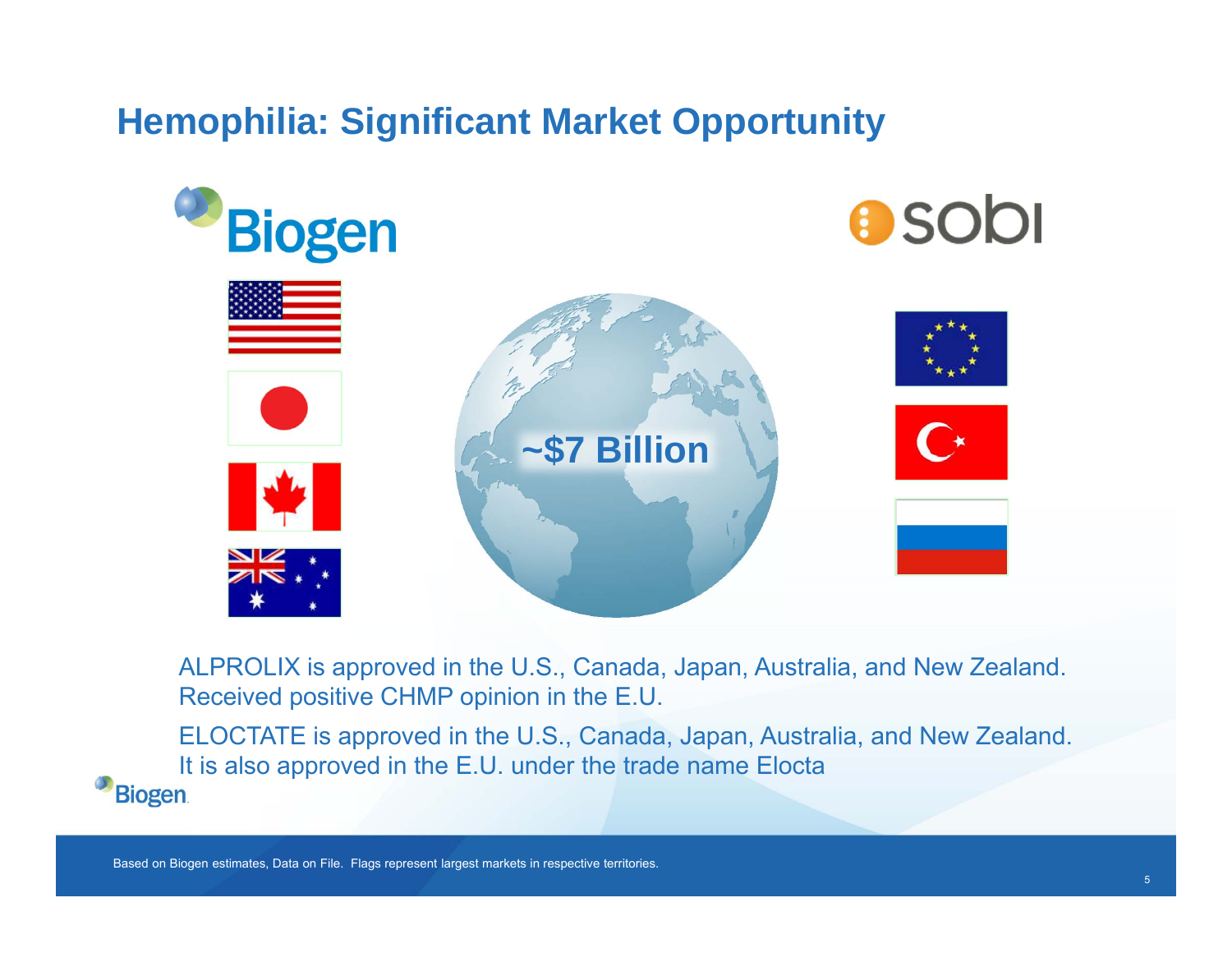#### **New Hemophilia Company: Key Marketed Products**



- ALPROLIX and ELOCTATE represent the **first meaningful improvements in hemophilia treatment in ~20 years**
- As of 3/31/16, ALPROLIX and ELOCTATE combined generated **\$640 million in revenues over the last 12 months**
	- \$554 million in revenues in FY 2015
	- \$183 million in revenues 1Q 2016
- **Leading switch-to therapies** in both Hemophilia A & B<sup>1</sup>

1Biogen data on file  $LTM =$  last twelve months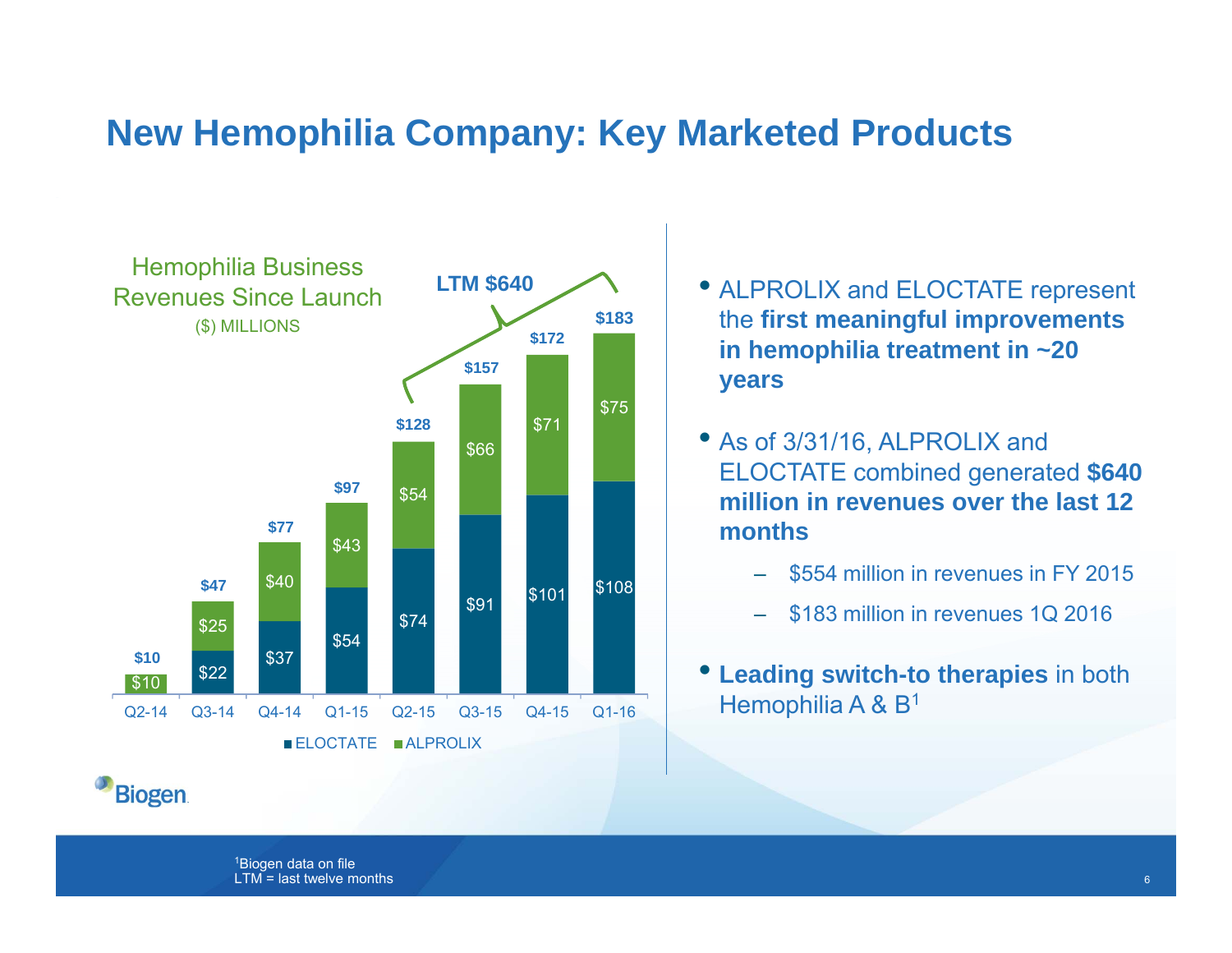## **New Hemophilia Company: Pipeline**

#### Life-Cycle Management **Initiatives**

Next Generation Long-Acting Factors **Contract Contract Contract Contract Contract Contract Contract Contract Contract Contract Control Contract Contract Contract Contract Contract Contract Contract Contract Contract Contract Contract Contract** 



#### **FVIII Fc fusion**

- Fc portion of fusion proteins, utilized in both ELOCTATE and ALPROLIX, may offer additional benefits beyond half-life extension
- Investigating immune tolerance induction with ELOCTATE

**Biogen** 



#### **rFVIIIFc-VWF-XTEN**

 $\bullet$  Long-acting hemophilia product candidate utilizing the XTEN technology to reduce infusion frequency and protection from bleeds



#### **Gene Therapy**

• Working on gene therapy for the treatment of hemophilia A and B utilizing lentiviral vectors

Other key assets include bispecific antibodies in preclinical development